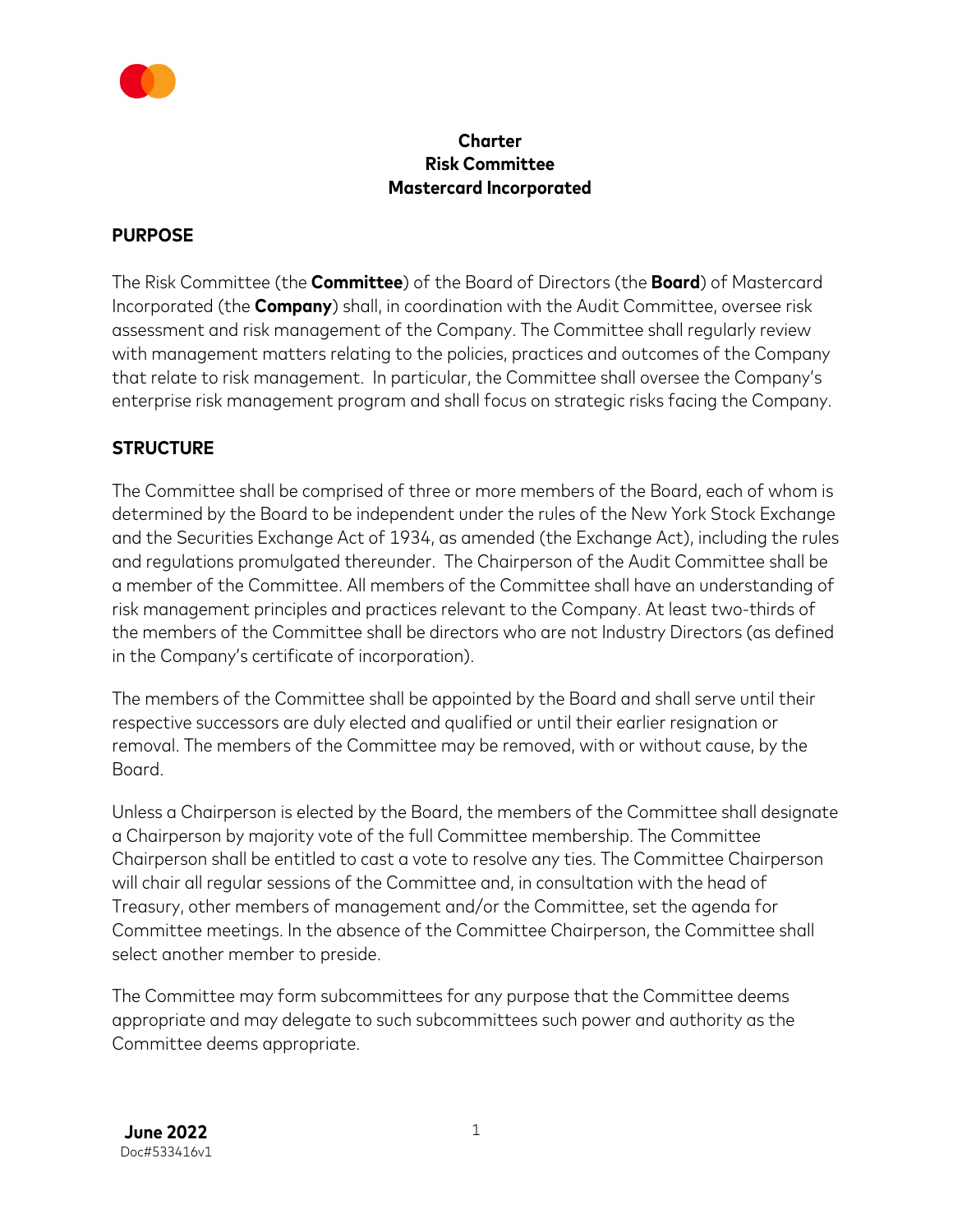### **RESOURCES**

The Committee, in discharging its oversight role, may study or investigate any matter of interest or concern that the Committee deems appropriate and shall have the sole authority to engage and terminate independent counsel and other advisors as it determines necessary or appropriate to carry out its duties, including the authority to approve the fees payable to such advisors and any other terms of retention.

The Company shall provide appropriate funding, as determined by the Committee, for any advisors that the Committee chooses to engage, as well as funding for the payment of ordinary Committee administrative expenses that are necessary and appropriate in carrying out its duties.

The Committee shall be given full access to the Company's executives and risk management leads, including the CEO, CFO, CAO, General Counsel, head of Enterprise Risk Management, head of Treasury, Chief Compliance Officer, General Auditor, head of Regulatory Compliance, Chief Security Officer, Chief Franchise Officer and Chief Privacy Officer and independent auditor as necessary to carry out its responsibilities.

The Committee shall report regularly to the Board on its meetings and discussions. The Committee shall review with the Board significant issues that arise at Committee meetings. The report may be an oral report given by the Committee Chairperson or other Committee member.

The Committee shall maintain minutes or other records of meetings and activities of the Committee.

#### **MEETINGS**

The Committee shall meet at least four times annually, or more frequently as circumstances dictate. The Chairperson of the Board or any member of the Committee may call meetings of the Committee. Advance notice of Committee meetings shall be given as required by the certificate of incorporation and by-laws of the Company for meetings of the Board.

All non-management directors that are not members of the Committee may attend meetings of the Committee but may not vote. The Committee may also appoint nonmanagement directors as non-voting advisors to the Committee. Additionally, the Committee may invite to its meetings any director, member of management or others as it deems appropriate to assist it in carrying out its responsibilities.

A majority of the Committee shall constitute a quorum for the transaction of business, and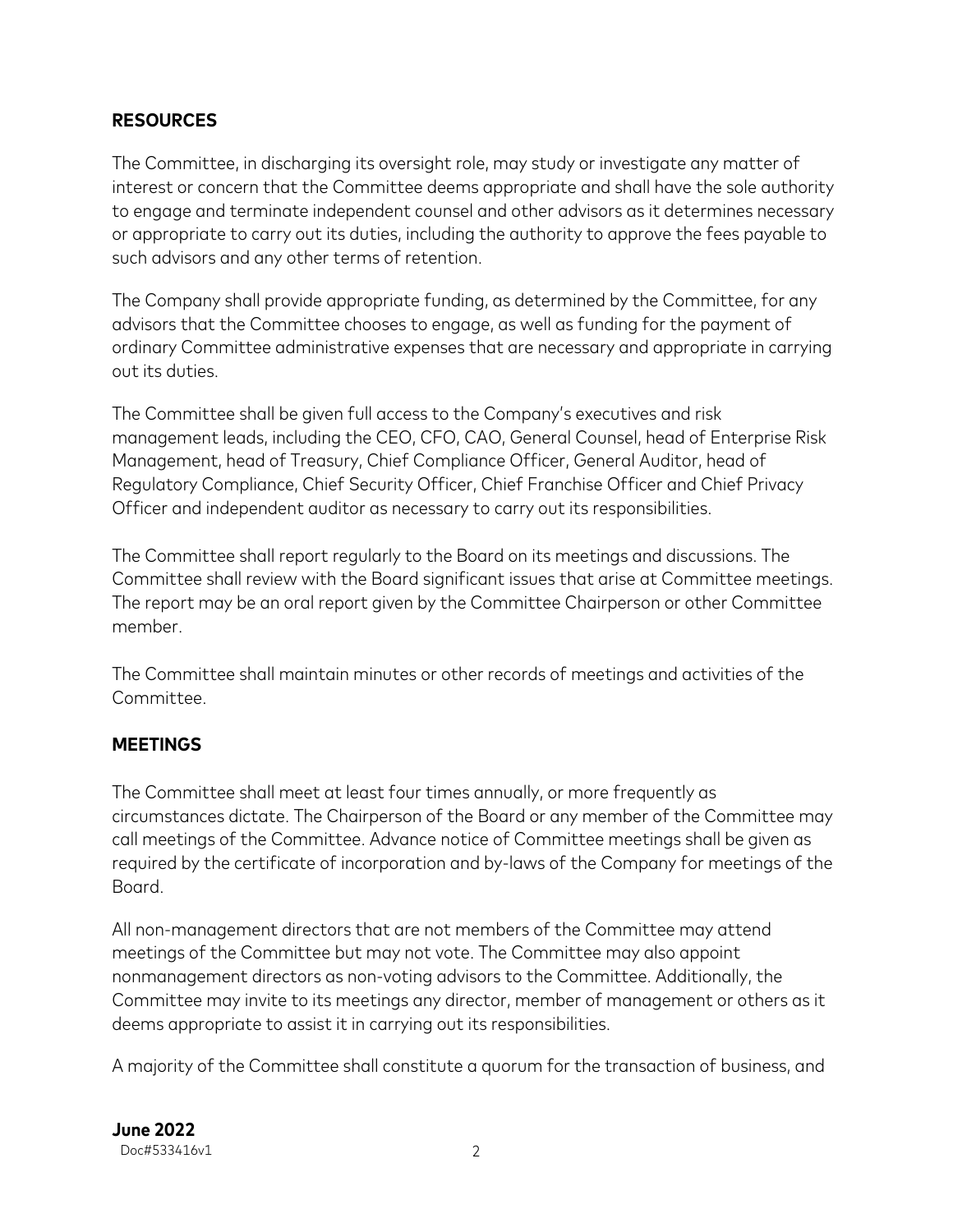the act of a majority of those present at any meeting at which there is a quorum shall be the act of the Committee.

# **RESPONSIBILITIES AND DUTIES**

The following are the duties the Committee, in coordination with the Audit Committee where appropriate, will undertake in carrying out its responsibilities. The Committee may carry out additional duties and adopt additional policies and procedures as needed. The Committee shall also assume additional duties and responsibilities delegated to it by the Board from time to time.

- 1. At least once per year, review the Company's risk management governance, framework and programs used by management in its discussions of the Company's risk profile and risk exposures with the Board, including reviewing how effectively management is maintaining an appropriate risk management culture and the effectiveness of the Company's risk management function.
- 2. Discuss the Company's guidelines and policies with respect to risk assessment and risk management, the Company's major strategic risk exposures and the steps management has taken to monitor and control such exposures. In consultation with the Audit Committee, the Committee shall also oversee risk relating to settlement and counterparty risks.
- 3. Oversee the establishment, operation and annual refresh of the Company's risk appetite statement and metrics and the alignment of the Company's strategic, capital, and financial plans, and where applicable, regulatory requirements, with the risk appetite statement, and recommend approval of the risk appetite statement to the Board.
- 4. Oversee risks relating to the Company's policies, procedures and strategic approach to information security, privacy and data protection, governmental and regulatory compliance, franchise, competition (including digital disintermediation) and such other risks that the Board shall from time to time determine.
- 5. Review periodic risk reports and terms of reference regarding the regulated activities of the Company and any of its subsidiaries or business units, as appropriate. The Committee shall have the right to request that these subsidiaries or business units periodically provide relevant risk information and documentation to the Committee.
- 6. Review regulatory examination or independent auditor reports pertaining to matters within the purview of the Committee and if appropriate, discuss with management the Company's responses or remediation plans.